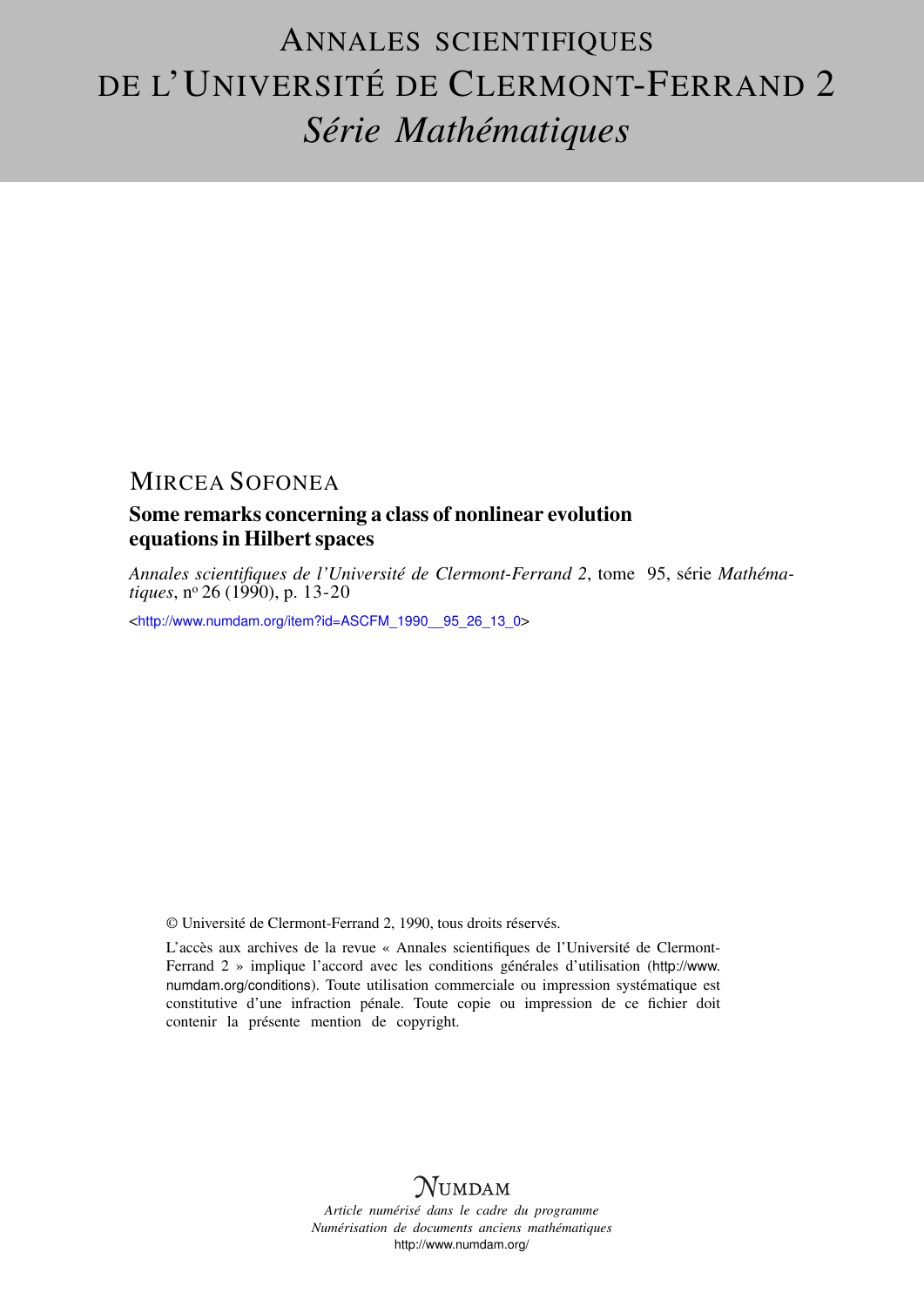### SOME REMARKS CONCERNING A CLASS OF NONLINEAR EVOLUTION EQUATIONS IN HILBERT SPACES

Mircea Sofonea Department of Mat hematics , INCREST , Bucharest , Romania

#### 1. Introduction

Let  $H$  be a real Hilbert space and let  $X$ ,  $Y$  be two orthogonal subspaces of H such that  $H = X \oplus Y$ . Let  $\Lambda$  be a real normed space and let  $T > 0$ . In this paper we consider evolution problems of the form

$$
(1.1) \t\t\t\t\t\dot{y}(t) = F(\lambda(t), x(t), y(t), \dot{x}(t)) \t\t\t\t\t\t\t\tfor all \t\t\t\t t \in [0, T],
$$

$$
(1.2) \t x(0) = x_0 , y(0) = y_0
$$

in which the unknowns are the functions  $x : [0, T] \longrightarrow X$  and  $y : [0, T] \longrightarrow Y$ ,  $F : \Lambda \times X \times Y \times H \longrightarrow H$  is a nonlinear operator and  $\lambda : [0, T] \longrightarrow \Lambda$  is a parameter function (in (1.1) and everywhere in this paper the dot above represents the derivative with respect to the time variable  $t$  ). Such type of problems arise in the study of quasistatic processes for semilinear rate-type materials (see for example [1] - [3]). In this case the unknowns x and y are the small deformation tensor and the stress tensor and  $F$  is an operator involving the constitutive law of the material ; the paramater  $\lambda$  may be interpreted as the absolute temperature or an internal state variable. to the time variable  $t$ ). Such type of processes for semilinear rate-type mate<br>case the unknowns  $x$  and  $y$  are the sm<br>r and  $F$  is an operator involving the conter  $\lambda$  may be interpreted as the absolu-<br>ble.<br>forms of

For particular forms of  $F$  existence and uniqueness of the solution and error estimates of a numerical method for problems of the form  $(1.1)$ ,  $(1.2)$  were already given in [3], [4]

In this paper we prove the existence and uniqueness of the solution for problem  $(1.1)$ ,  $(1.2)$  using a technique based on the equivalence between  $(1.1)$ ,  $(1.2)$ and a Cauchy problem for an ordinary differential equation in the product Hilbert space  $X \times Y$  (section 2). We also study the dependence of the solution with respect to the parameter  $\lambda$  and the initial data (section 3). In some applications (see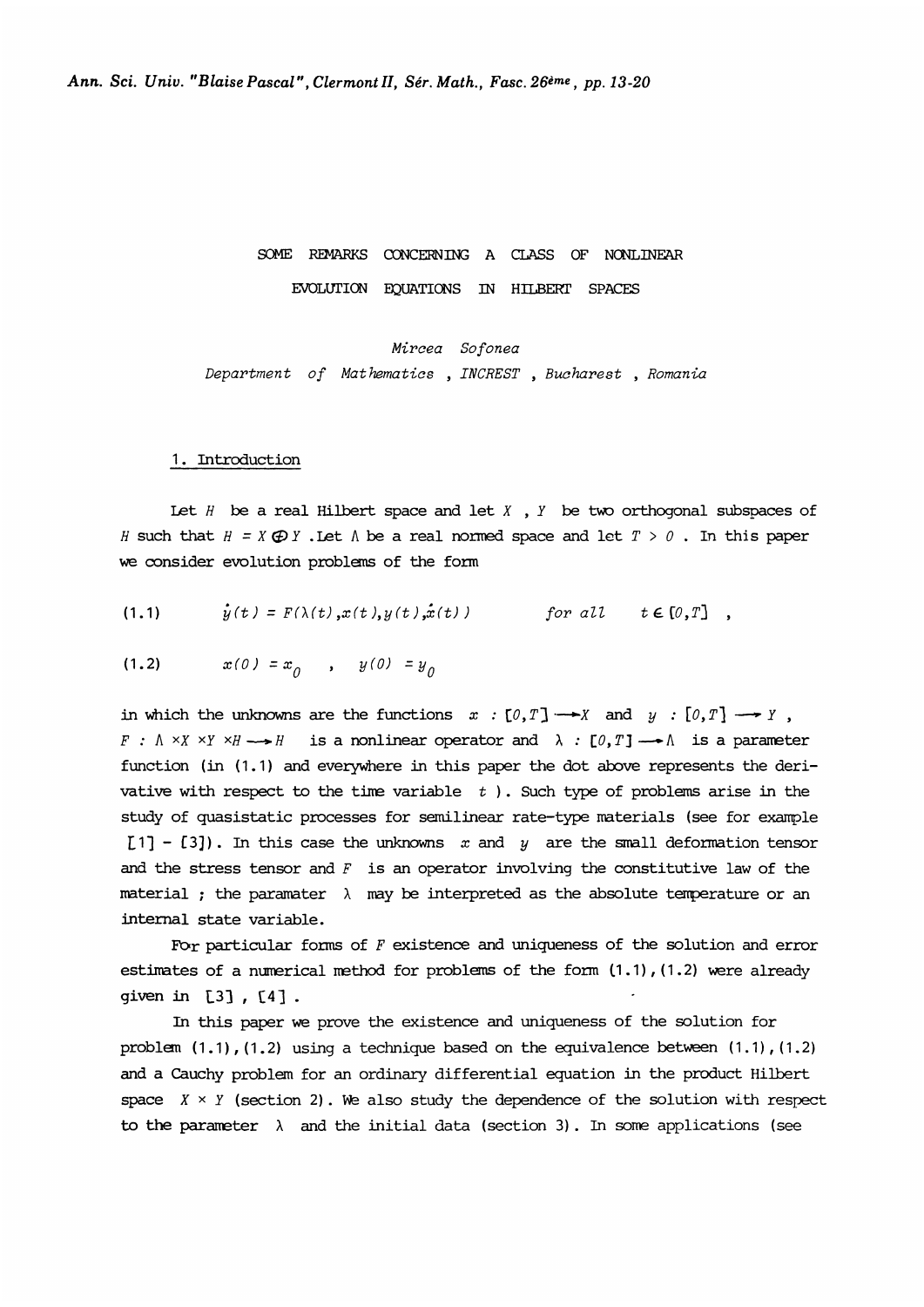for example [5]) the function  $\lambda$  in (1.1) is needed to be considered as an unknown function whose evolution is given by

(1.3) 
$$
\lambda(t) = G(\lambda(t), x(t), y(t)) \quad \text{for all } t \in [0, T]
$$

 $\lambda(0) = \lambda_0$  $(1.4)$ 

where  $G : \Lambda \times X \times Y \longrightarrow \Lambda$  is a nonlinear operator. For this reason we also consider problem  $(1.1)-(1.4)$  for which we prove the existence and uniqueness of the solution (section 4). Let us finally notice that the results presented here complete and generalize some results of [2] and may be applied in the study of some evolution problems for rate-type materials (see  $[1]$  -  $[5]$ ).

#### 2. An existence and uniqueness result

Everywhere in this paper if  $V$  is a real normed space we utilise the following notations :  $|| \cdot ||_V$  - the norm of V ;  $\mathcal{O}_V$  - the zero element of V ;  $C^{O}(\mathcal{O}, T, V)$  - the space of continuous functions on  $~[\mathcal{O},T]$  with values in  $V$ ;  $c^{\textit{1}}$  (0, T, V) - the space of derivable functions with continuous derivative on  $[0, T]$ with values in V;  $||\cdot||_{O, T, V}$  - the norm on the space  $C'(0, T, V)$  i.e.  $||z||_{O, T, V}$  =  $max$   $||z(t)||_{V}$  for all  $z \in C^{O}(0, T, V)$ ;  $||\cdot||_{T, T, V}$  - the norm on the space  $c^1(0,T,V)$  i.e.  $||z||_{1,T,V} = ||z||_{0,T,V} + ||z||_{0,T,V}$  for all  $z \in c^1(0,T,V)$ . If moreover V is a real Hilbert space we denote by  $\langle , \rangle$  the inner product of  $W$  . Finally, if  $\left. V\right/_{1}$  and  $V_{2}$  are real Hilbert spaces we denote by  $V_{\left. j\right. } \times V_{\left. j\right. }$  the product space endowed with the cannonical inner product and by  $v = (v_1, v_2)$ elements of  $V_1 \times V_2$ .

Let us consider the following assumptions :

*there exists* m>0 such that 
$$
\langle F(\lambda, x, y, z_1) - F(\lambda, x, y, z_2), z_1 - z_2 \rangle_H \ge
$$
  
 $\ge m ||z_1 - z_2||_H^2$  for all  $\lambda \in \Lambda$ ,  $x \in X$ ,  $y \in Y$ ,  $z_1, z_2 \in X$  ;

(2.2) there exists M>0 such that 
$$
||F(\lambda, x_1, y_1, z_1) - F(\lambda, x_2, y_2, z_2)||_H \leq
$$
  
\n $\leq M(|x_1 - x_2||_H + ||y_1 - y_2||_H + ||z_1 - z_2||_H)$  for all  $\lambda \in \Lambda$   $x_i \in X$ ,  $y_i \in Y$ ,  $z_i \in H$ ,  $i=1,2$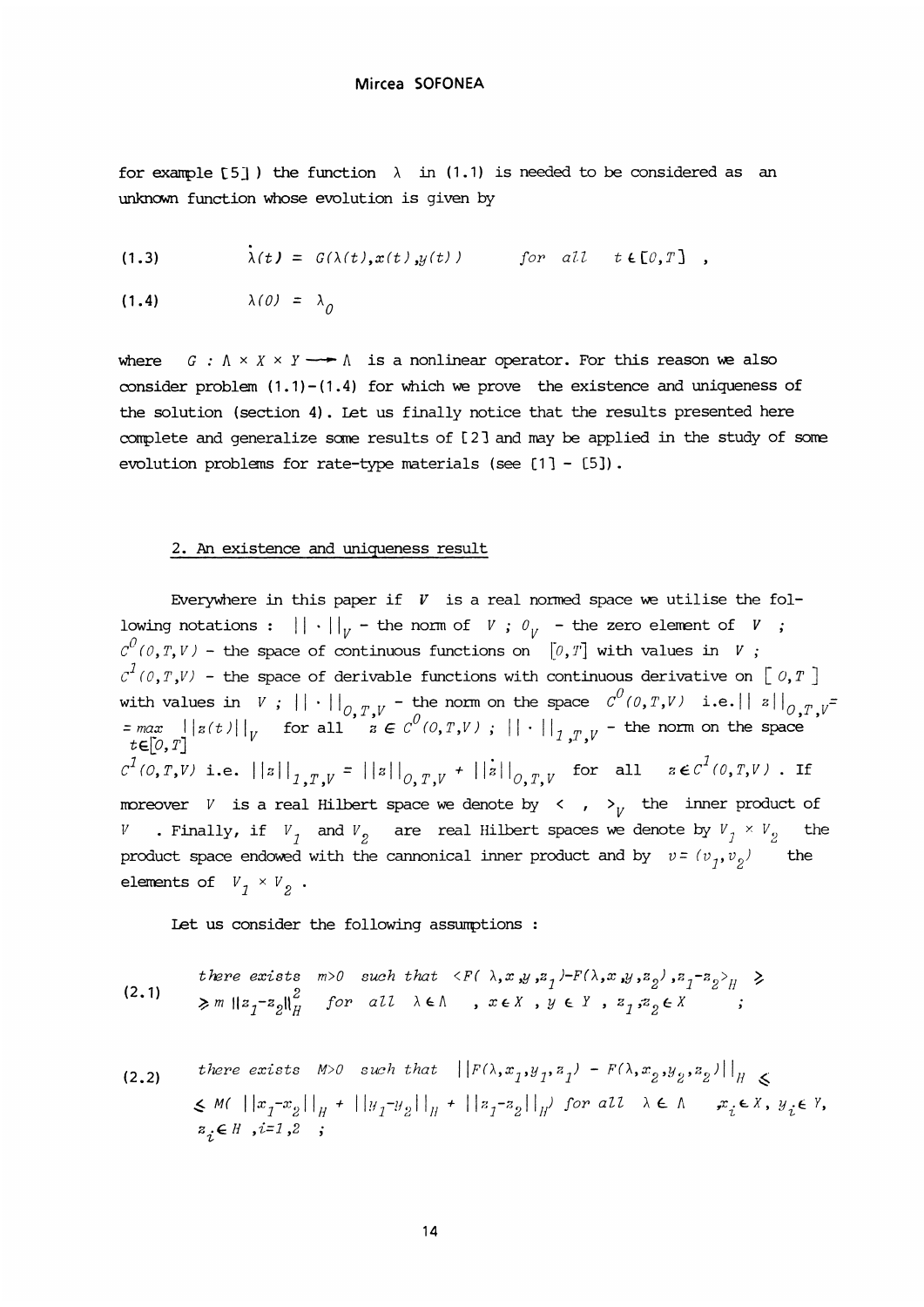(2.3) 
$$
\lambda \longrightarrow F(\lambda, x, y, z) : \Lambda \longrightarrow H
$$
 is an continuous operator, for all  $x \in X$ ,  $y \in Y$  and  $z \in H$ .

$$
(2.4) \qquad \lambda \in C^{0}(0,T,\Lambda)
$$

$$
(2.5) \qquad x_0 \in X \text{ , } y_0 \in Y
$$

The main result of this section is the following :

Theorem 2.1. Let  $(2.1)$ - $(2.5)$  hold. Then problem  $(1.1)$ ,  $(1.2)$  has a unique solution  $x \in c^{\overline{1}}(0,T,X)$ ,  $y \in c^{\overline{1}}(0,T,Y)$ .

In order to prove theorem 2.1 let us denote by  $Z$  the product Hilbert space  $Z = X \times Y$  (which in fact is isomorph with H ). We have :

Lemma 2.1. Let  $\lambda \in \Lambda$ ,  $x \in X$  and  $y \in Y$ : then there exists a unique element  $z = (u, v) \in \mathbb{Z}$  such that  $v = F(\lambda, x, y, u)$ .

*Proof.* The uniqueness part is a consequence of  $(2.1)$ ; indeed, if the elements  $z = (u, v)$ ,  $\tilde{z} = (\tilde{u}, \tilde{v}) \in Z$  are such that  $v = F(\lambda, x, y, u)$ ,  $\tilde{v} = F(\lambda, x, y, \tilde{u})$ , using (2.1) we have  $\langle v-\widetilde{v}, u-\widetilde{u}\rangle_{\widetilde{H}}$   $\geqslant$   $m\vert\,\vert u-u\,\vert\,\vert_{\widetilde{H}}^2$  hence by the orthogonality in  $H$  of  $v$ - $\tilde{v}$  and  $u$ - $\tilde{u}$  we deduce  $u = \tilde{u}$  which s denote by Z the problem (1117)(11<br>
S denote by Z the pro<br>  $H$  ).We have :<br>
: then there exists a<br>
sequence of (2.1) ; ind<br>
that  $v = F(\lambda, x, y, u)$ ,  $\hat{u}$ <br>  $\frac{2}{H}$  hence by the orthoop<br>
plies  $v = \tilde{v}$ .<br>
by  $P_1 : H \longrightarrow X$  t

For the existence part let us denote by  $P_j : H \longrightarrow X$  the projector map on X. Using (2.1) and (2.2) we get that the operator  $P_{\tau}F(\lambda, x, y, \cdot) : X \longrightarrow X$  is a strongly monotone and Lipschitz continuous operator hence bv Browder's surjectivity theorem we get that there exists  $u \in X$  such that  $P_T F(\lambda, x, y, u) = 0_y$ . It results that the element  $F(\lambda, x, y, u)$  belongs to Y and we finish the proof taking  $z=(u, v)$ where  $v = F(\lambda, x, y, u)$ .

Lemma 2.1 allows us to consider the operator  $B : \Lambda \times Z \longrightarrow Z$  defined by

$$
(2.6) \quad B(\lambda, \omega) = z \quad \text{iff} \quad \omega = (x, y), \ z = (u, v) \quad \text{and} \quad v = F(\lambda, x, y, u) \quad .
$$

Moreover, we have :

Lemma 2.2. B is a continuous operator and there exists 
$$
L > 0
$$
 such that

$$
(2.7) \qquad \left|\left|B(\lambda, w_1) - B(\lambda, w_2)\right|\right|_Z \le L \left|\left|w_1 - w_2\right|\right|_Z \quad \text{for all } \lambda \in \Lambda \quad, w_1, w_2 \in Z \; .
$$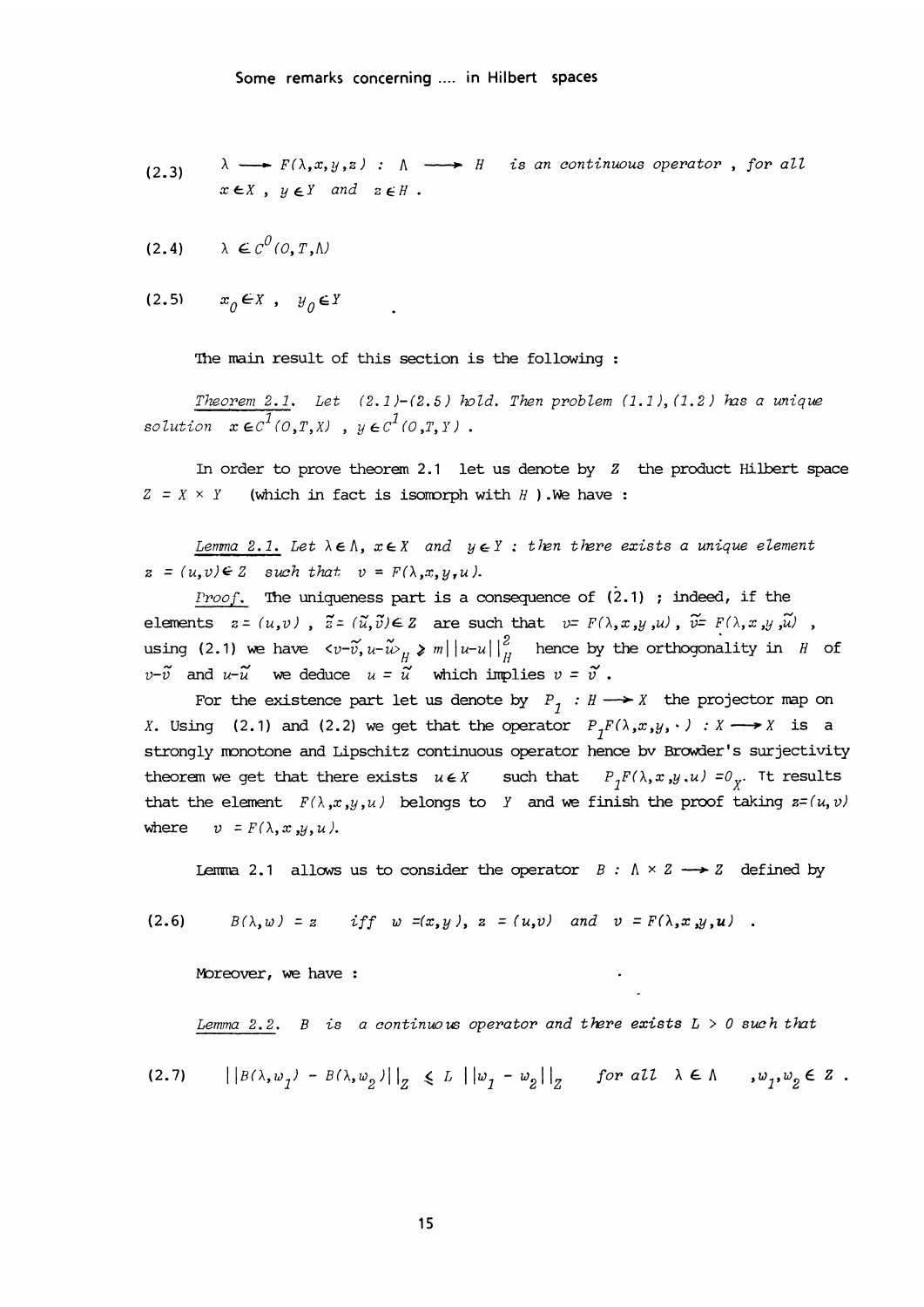$\frac{Proof.}{12.6}$  Let  $\lambda_i$ Using (2.6) we get :

(2.8) 
$$
v_{i} = F(\lambda_{i}, x_{i}, y_{i}, u_{i}) \qquad , \quad i = 1, 2
$$

which implies

(2.9) 
$$
P_{1}F(\lambda_{i}, x_{i}, y_{i}, u_{i}) = 0_{X}, \quad i = 1, 2
$$

From  $(2.1)$  and  $(2.9)$  we get

 $||m||u_1-u_2||_H^2 \leq C F(\lambda_1,x_1,y_1,u_1) - F(\lambda_1,x_1,y_1,u_2)$ ,  $u_1-u_2 >_H P$  $= *P*<sub>1</sub>*F*( $\lambda_2, x_2, y_2, u_2$ ) $-*P*<sub>1</sub>*F*( $\lambda_1, x_1, y_1, u_2$ ),  $u_1 - u_2$ ) $_H$   $\leq$   $|F(\lambda_2, x_2, y_2, u_2) - F(\lambda_1, x_1, y_1, u_2)|$   $||u_1 - u_2||_H$$$ which implies

$$
(2.10) \t\t | |u_1-u_2||_H \leq \frac{1}{m} \t | |F(\lambda_1,x_1,y_1,u_2)^{-F(\lambda_2,x_2,y_2,u_2)}|_H
$$

Using now  $(2.8)$  and  $(2.2)$  we get

$$
|\,|\,v_{1} - v_{2}|\,|_{_H} \leq \, M \, \left|\, |\,|u_{1} - u_{2}|\,|\,|_{_H} \, + \, \left|\, |\,|F(\lambda_1\,, x_1\,, y_1\,, u_2\,)-F(\lambda_2\,, x_2\,, y_2\,, u_2\,)\,|\, \right|_{_H}
$$

hence by (2.10) it results

$$
(2.11) \t\t | |v_1-v_2||_H \leq ( \frac{M}{m} + 1) | |F(\lambda_1, x_1, y_1, u_2) - F(\lambda_2, x_2, y_2, u_2)| |_H.
$$

Using again  $(2.2)$  we get

$$
(2.12) \qquad ||F(\lambda_1, x_1, y_1, u_2) - F(\lambda_2, x_2, y_2, u_2)||_H < M(||x_1 - x_2||_H + ||y_1 - y_2||_H) + ||F(\lambda_1, x_2, y_2, u_2) - F(\lambda_2, x_2, y_2, u_2)||_H
$$

hence by (2.3) we obtain  $||F(\lambda_1, x_1, y_1, u_2) - F(\lambda_2, x_2, y_2, u_2)||_H \longrightarrow 0$  when  $\lambda_1 \longrightarrow \lambda_2$ in  $\Lambda$  ,  $x_1 \longrightarrow x_2$  in X and  $y_1 \longrightarrow y_2$  in Y . Using now (2.10) and (2.11) we get the continuity of B and taking A- A~ from (2.10)-(2.12) > we get (2.7) .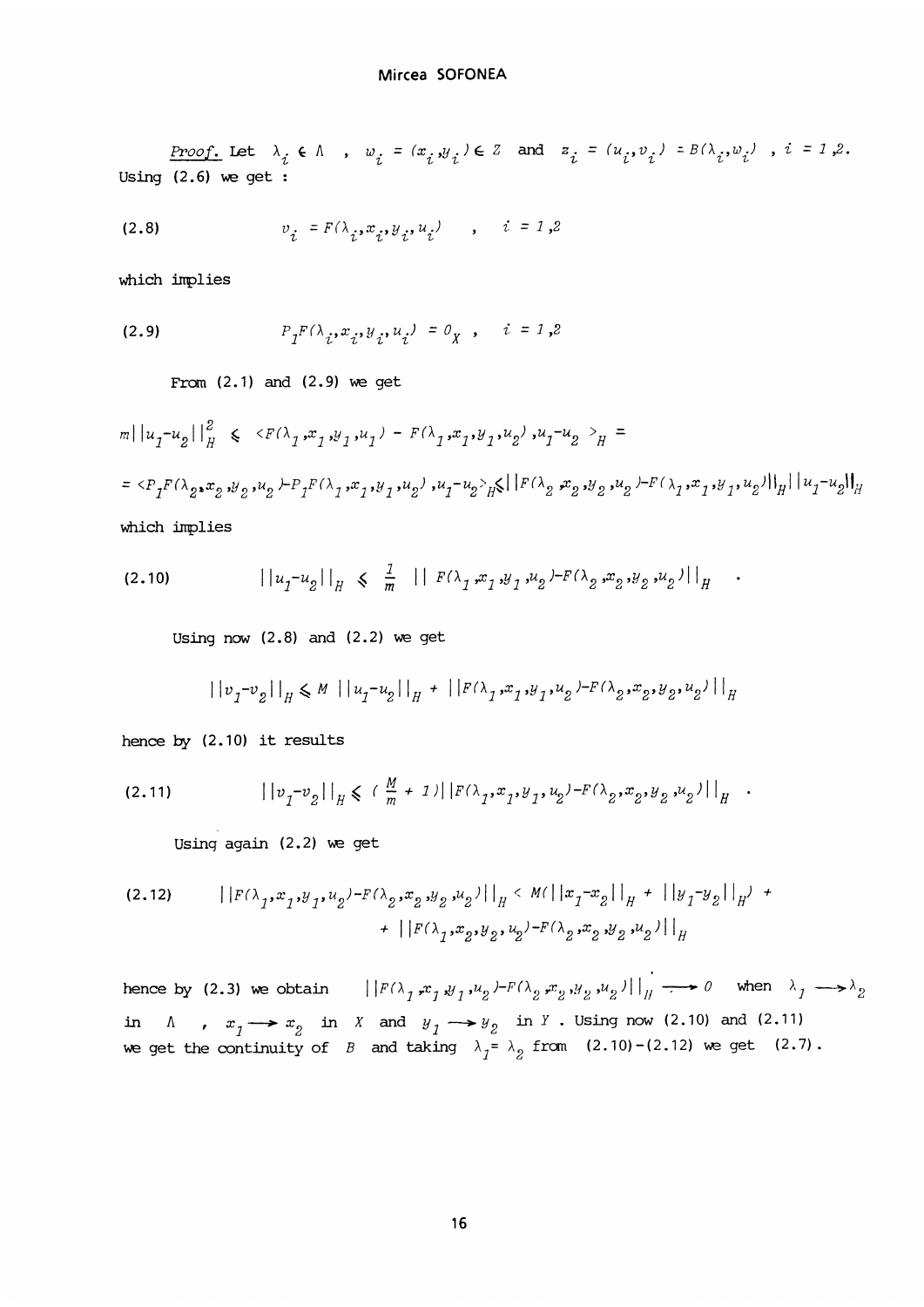Proof of theorem 2.1. Let  $A: [0, T] \times Z \longrightarrow Z$  and  $\mathfrak{a}_{0}$  be defined by

$$
(2.13) \quad A(t, z) = B(\lambda(t), z) \quad \text{for all } t \in [0, T] \quad \text{and} \quad z \in Z
$$

$$
(2.14) \t\t\t z_{0} = (x_{0}, y_{0}) \t .
$$

Using (2.6) we get that  $x \in c^1(0,T,X)$  and  $y \in c^1(0,T,Y)$  is a solution of (1.1),(1.2) iff  $z = (x,y) \in C^1(0,T,Z)$  is a solution of the problem

(2.15) 
$$
\dot{z}(t) = A(t, z(t)) \qquad \text{for all } t \in [0, T]
$$

$$
(2.16) \t z(0) = z_0
$$

In order to study  $(2.15)$ ,  $(2.16)$  let us remark that by lemma 2.2 and  $(2.4)$ we get that  $A$  is a continuous operator and

$$
\big|\, \big| \, A(t,z_1)^{-} A(t,z_2)^{'} \big| \, \big|_{Z} \ \leqslant L \ \big|\, \big| \, z_1^{-} z_2^{\,} \big| \, \big|_{Z} \qquad \textit{for all} \ \ t \in [0,T] \ \ \textit{and} \ \ z_1,z_2 \in Z \ .
$$

Moreover, by (2.5),(2.14) we get  $z_0 \in \mathbb{Z}$ . Theorem 2.1 follows now from the classical Cauchy-Lipschitz theorem applied to (2.15), (2.16).

#### 3. The continuous dependence of the solution with respect to the data

Let us now replace  $(2.2)$  ,  $(2.3)$  by a stronger assumption namely

there exists  $M > 0$  such that  $\left\{ |F(\lambda_1, x_1, y_1, z_1) - F(\lambda_2, x_2, y_2, z_2)| \right\}_H \leq$  $(3.1) \quad \leq M(\left|\left|\lambda_1-\lambda_2\right|\right|_{\Lambda}\left|\left|x_1-x_2\right|\right|_{H}+\left|\left|y_1-y_2\right|\right|_{H}+\left|\left|z_1-z_2\right|\right|_{H}) \quad for \; all \quad \lambda_i \in \Lambda \ , \; x_i \in X \ ,$  $y_i \in Y$ ,  $z_i \in H$ ,  $i = 1,2$ .

We have the following result :

Theorem 3.1. Let (2.1), (3.1) hold and let  $x_i \in C^1(0,T,X)$ ,  $y_i \in C^1(0,T,Y)$ be the solution of (1.1), (1.2) for the data  $\lambda_i$ ,  $x_{0i}$ ,  $y_{0i}$  satisfying (2.4), (2.5),  $i = 1,2$ . Then there exists  $C > 0$  such that

$$
(3.2)\quad ||x_1-x_2||_{1,T,H} + ||y_1-y_2||_{1,T,H} \leq C(||\lambda_1-\lambda_2||_{0,T,\Lambda} + ||x_{01}-x_{02}||_{H} + ||y_{01}-y_{02}||_{H}).
$$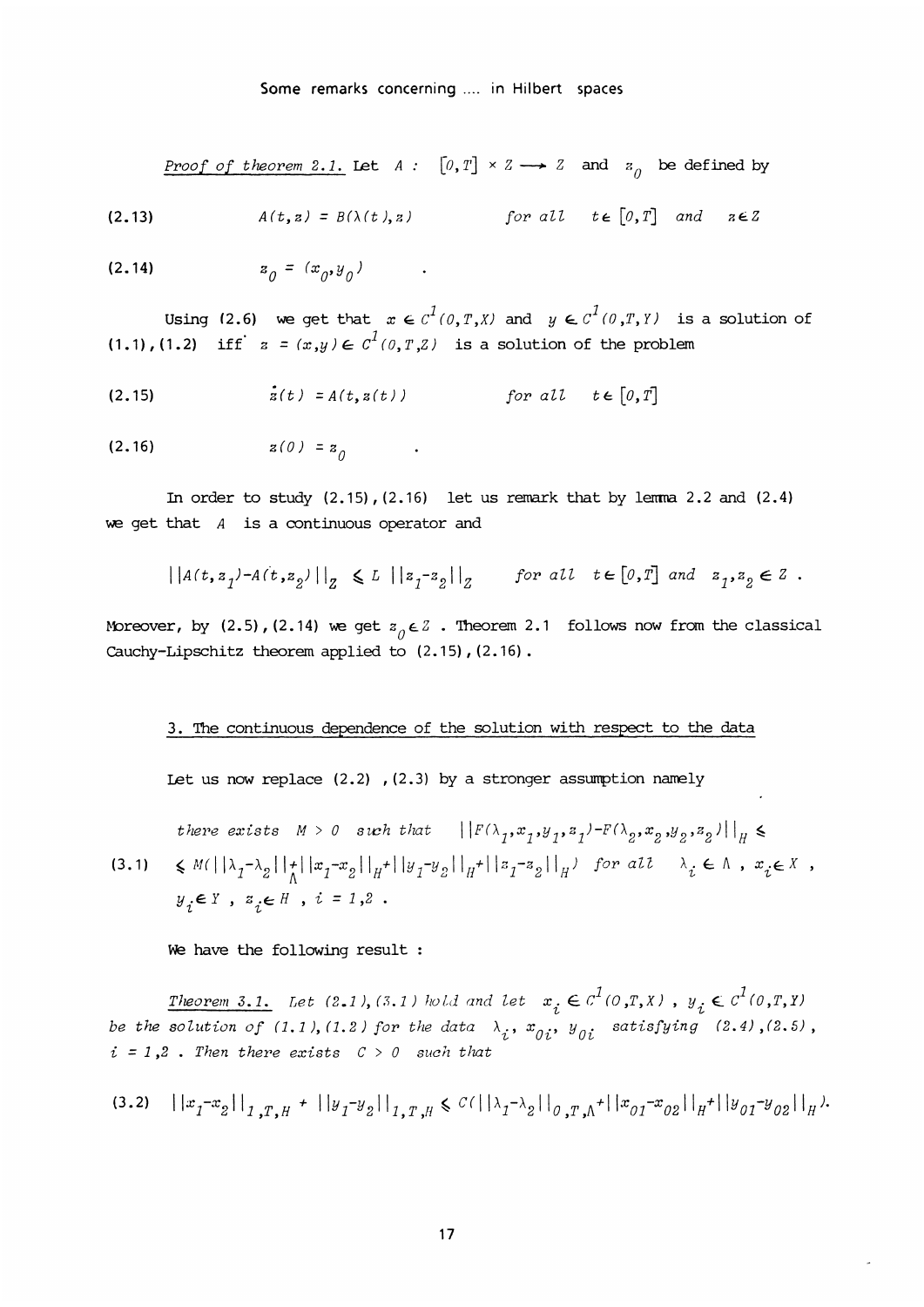Remark  $3.1$ . In (3.2) and everywhere in this section  $C$  are strictely positive generic constants which depend only on  $F$  and  $T$ .

Mircea SOFONEA<br>
Remark 3.1. In (3.2) and everywhere in this section C are strictely positive<br>
c constants which depend only on F and T.<br>
Proof of theorem 3.1. Let  $z_i^{-(x_i,y_i)}$  and  $z_{0i}^{-(x_{0i} \psi_{0i})}$ ,  $i = 1, 2$ . As it<br>
s results from the proof of theorem 2.1 we have

$$
(3.3) \qquad \dot{z}_1(t) = A_1(t, z_1(t)) \qquad \text{for all} \qquad t \in [0, T]
$$

$$
(3.4) \t\t\t z_i(0) = z_{0i}
$$

where the operators  $A_i$  are defined by (2.13) replacing  $\lambda$  by  $\lambda_i$ ,  $i=1,2$ . Since (3.1) implies that  $B : \Lambda \times Z \longrightarrow Z$  is a Lipschitz continuous operator (see the proof of lemma 2.2), from (2.13) we get that there exists  $L > 0$  such that

(3.5) 
$$
\left|\begin{array}{cc} |A_1(t,s_1(t)) - A_2(t,s_2(t))| \end{array}\right|_{Z} \le L(\left|\begin{array}{c} \lambda_1(t) - \lambda_2(t) \end{array}\right|_{\Lambda} + \left|\begin{array}{c} \lambda_1(t) - s_2(t) \end{array}\right|_{Z})
$$
  
for all  $t \in [0,T]$ 

Using now  $(3.3)$  and  $(3.5)$  we get

 $\langle \dot{z}_1(t) \cdot \dot{z}_2(t) , z_1(t) - z_2(t) \rangle_{Z} \leq L(||\lambda_1(t) - \lambda_2(t)||_{\Lambda} + ||z_1(t) - z_2(t)||_{Z}) ||z_1(t) - z_2(t)||_{Z}$ for all  $t \in [0, T]$  hence by (3.4) and a Gronwall-type lemma we deduce  $\big|\,\big|\, \textbf{z}_{1}(s)-\textbf{z}_{2}(s)\,\big|\,\big|_{Z} \,\leqslant\, \textcolor{black}{C\,(\,\int\limits^s_{0}\, \big|\, \big|\, \textbf{z}_{1}(t)-\textbf{z}_{2}(t)\,\big|\,\big|\, \textbf{z}_{0}t+ \big|\, \big|\, \textbf{z}_{01}-\textbf{z}_{02}\,\big|\,\big|_{Z})} \qquad \text{for all} \quad \textcolor{black}{s\, \in\, \llbracket 0, T\, \rrbracket}$ which implies

$$
(3.6) \t\t | |z_1 - z_2||_{0,T,Z} \leq C \t (||\lambda_1 - \lambda_2||_{0,T,\Lambda} + ||z_{01} - z_{02}||_Z)
$$

Using again  $(3.3)$  and  $(3.5)$  we have

 $\left|\left|\dot z_{1}(t)-\dot z_{2}(t)\right|\right|_{Z}\,\leqslant\, \mathcal{C}(\left|\left|\lambda_{1}(t)-\lambda_{2}(t)\right|\right|_{\Lambda}+\left|\left|z_{1}(t)-z_{2}(t)\right|\right|_{Z}) \qquad \text{ for all }\quad t\in\left[0,T\right]$ and by (3.6) it results

$$
(3.7) \t\t\t ||\dot{z}_1 - \dot{z}_2||_{0,T,Z} \leq C \t (||\lambda_1 - \lambda_2||_{0,T,\Lambda} + ||z_{01} - z_{02}||_{Z})
$$

From (3.6) and (3.7) we get

$$
||z_1 - z_2||_{1, T, Z} \leq C (||\lambda_1 - \lambda_2||_{0, T, \Lambda} + ||z_{01} - z_{02}||_{Z})
$$

which implies  $(3.2)$ .

Remark 3.2. From  $(3.2)$  we deduce in particular the continuous dependence of the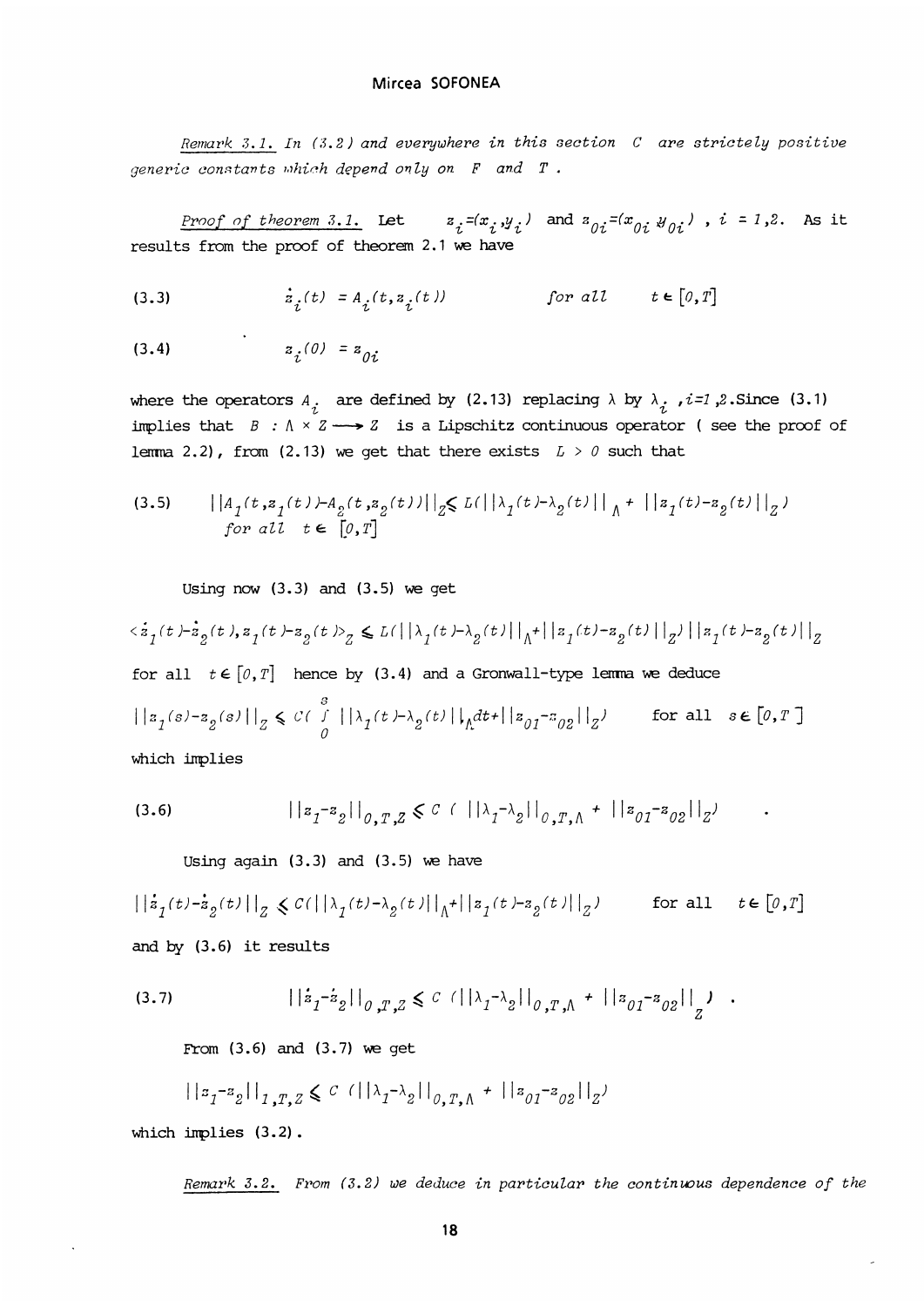solution with respect the initial data i.e. the finite-time stability of every solution of  $(1.1)$ ,  $(1.2)$  (for definitions in the field see for instance [6] chap.5).

#### 4. A second existence and uniqueness result

In this section we suppose that  $\Lambda$  is a real Hilbert space. We consider the operator  $G : \Lambda \times X \times Y \longrightarrow \Lambda$  and the element  $\lambda_{\Omega}$  such that

(4.1) 
$$
\left|\left|G(\lambda_1, x_1, y_1) - G(\lambda_2, x_2, y_2)\right|\right|_h \le L(\left|\left|\lambda_1 - \lambda_2\right|\right|_h + \left|\left|x_1 - x_2\right|\right|_h + \left|\left|y_1 - y_2\right|\right|_h)
$$
  
for all  $\lambda_i \in \Lambda$ ,  $x_i \in X$ ,  $y_i \in Y$ ,  $i = 1, 2$   $(L > 0)$ 

$$
(4.2) \qquad \qquad \lambda_0 \in \Lambda
$$

We have the following existence and uniqueness result :

Theorem  $4.1.$  Let  $(2.1)$ ,  $(2.5)$ ,  $(3.1)$ ,  $(4.1)$ ,  $(4.2)$  hold. Then problem  $(1.1)-(1.4)$ has a unique solution  $x \in C^1(0,T,X)$ ,  $y \in C^1(0,T,Y)$ ,  $\lambda \in C^1(0,T,N)$ .

Proof. Let us consider the product Hilbert spaces  $H = H \times \Lambda$ ,  $X = X \times \{0_{\Lambda}\}\,$ ,  $Y = Y \times \Lambda$  and let  $F : X \times Y \times H \longrightarrow H$  be the operator defined by

(4.3) 
$$
F(x,y,z) = (F(\lambda,x,y,z),G(\lambda,x,y)) \text{ for all } x=(x,0) \in X, y=(y,\lambda) \in Y,
$$

$$
z=(z,\mu) \in H.
$$

Let us also denote

(4.4) 
$$
x_0 = (x_0, 0_0)
$$
 ,  $y_0 = (y_0, \lambda_0)$ .

From  $(2.1)$ ,  $(3.1)$  and  $(4.1)$  we deduce

(4.5) 
$$
\langle F(x,y,z_1) - F(x,y,z_2) \rangle_H \ge m ||z_1 - z_2||_H^2
$$
 for all  $x \in X, y \in Y, z_1, z_2 \in X$ 

(4.6)  $||F(x_1,y_1,z_1)-F(x_2,y_2,z_2)||_H \le L(||x_1-x_2||_H + ||y_1-y_2||_H + ||z_1-z_2||_H)$ for all  $x_1, x_2 \in X$ ,  $y_1, y_2 \in Y$ ,  $z_1, z_2 \in H$  (L > 0)

and from  $(4.4)$ ,  $(2.5)$ ,  $(4.2)$  we obtain

$$
(4.7) \t x_0 \in X \t y_0 \in Y \t .
$$